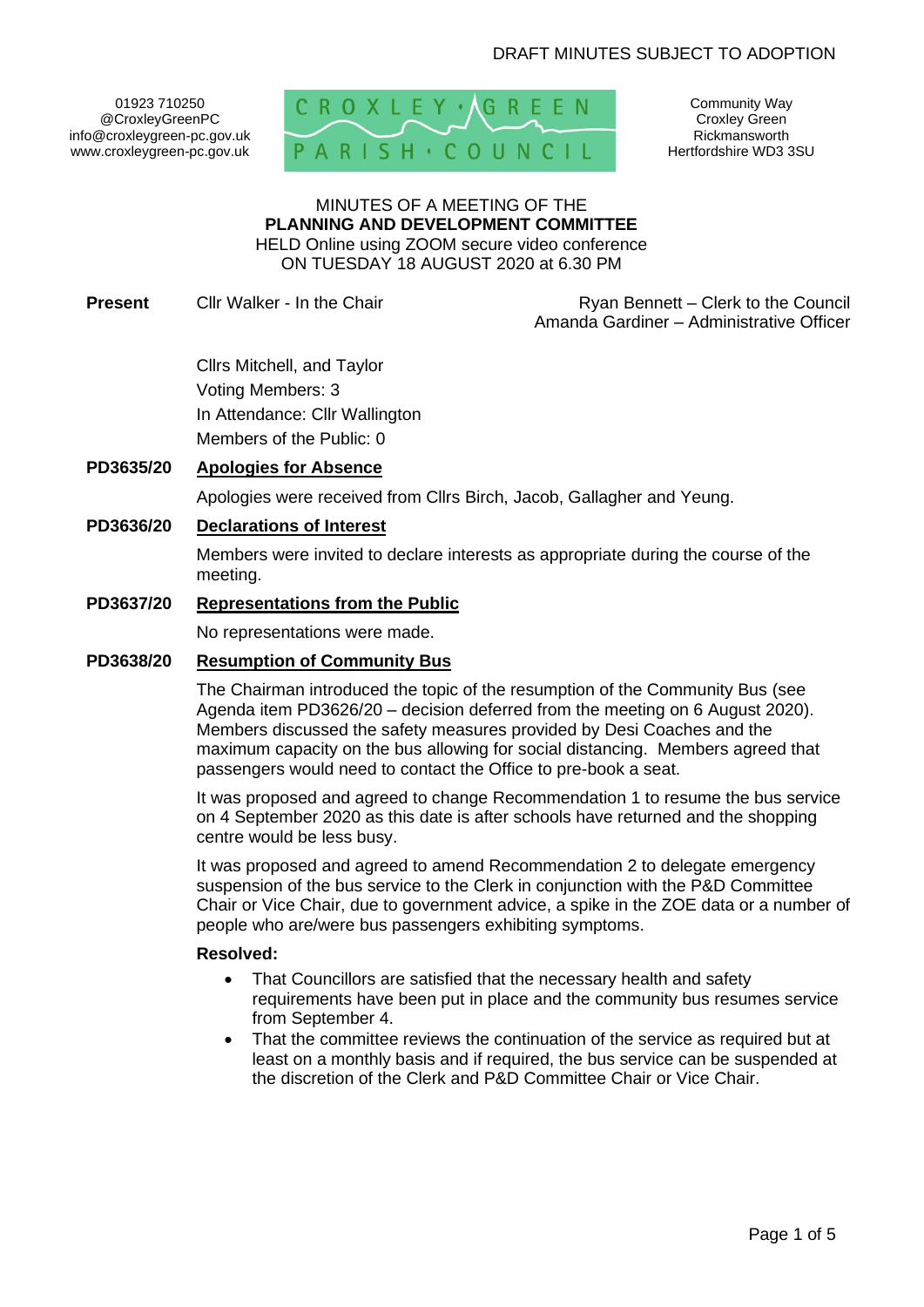## **PD3639/20 Planning Applications**

In the following applications "NGFO" means No Grounds For Objection:

#### **[Construction of a single storey rear extension and associated internal](https://www3.threerivers.gov.uk/online-applications/applicationDetails.do?activeTab=summary&keyVal=QEBNJRQFJYD00&prevPage=inTray)**

**[alterations](https://www3.threerivers.gov.uk/online-applications/applicationDetails.do?activeTab=summary&keyVal=QEBNJRQFJYD00&prevPage=inTray)**

Planning Application

87 Springfield Close Croxley Green WD3 3HG

Ref. No: 20/1555/FUL | Received: Fri 31 Jul 2020 | Validated: Fri 31 Jul 2020 | Status: Pending Consideration

#### **Croxley Green Parish Council Decision: NGFO**

**[Part Retrospective: Loft conversion including hip to gable roof extension and](https://www3.threerivers.gov.uk/online-applications/applicationDetails.do?activeTab=summary&keyVal=QEBNKNQFJYH00&prevPage=inTray)  insertion of rear dormer to provide [habitable accommodation within the roof](https://www3.threerivers.gov.uk/online-applications/applicationDetails.do?activeTab=summary&keyVal=QEBNKNQFJYH00&prevPage=inTray)** Planning Application

23 Lewes Way Croxley Green WD3 3SN

Ref. No: 20/1557/RSP | Received: Fri 31 Jul 2020 | Validated: Fri 31 Jul 2020 | Status: Pending Consideration

**Croxley Green Parish Council Decision:**

**CGPC object for the following reasons:**

**1. Development does not comply with CA2 of the Neighbourhood Plan.**

**2. The extension of the increased ridge height would create an overbearing structure.** 

**3. This further development would result in a total overmassing of site.**

**4. There are concerning privacy issues and loss of light for neighbours. CGPC notes retrospective planning application of outbuilding is not included in** 

**block plan.**

**CGPC notes a pattern of retrospective applications being submitted. Neighbours comments should be taken into account. If the planning officer is minded to approve the application then CGPC request that it be considered by TRDC planning committee.**

### **[Single storey front porch extension](https://www3.threerivers.gov.uk/online-applications/applicationDetails.do?activeTab=summary&keyVal=QE7Y8ZQFJWP00&prevPage=inTray)**

Planning Application 48 Beechcroft Avenue Croxley Green WD3 3EQ Ref. No: 20/1525/FUL | Received: Wed 29 Jul 2020 | Validated: Mon 03 Aug 2020 | Status: Pending Consideration **Croxley Green Parish Council Decision: NGFO**

#### **[Single storey side extension](https://www3.threerivers.gov.uk/online-applications/applicationDetails.do?activeTab=summary&keyVal=QEH7KRQFJZF00&prevPage=inTray)**

Planning Application 203 Watford Road Croxley Green WD3 3RY Ref. No: 20/1572/FUL | Received: Mon 03 Aug 2020 | Validated: Tue 04 Aug 2020 | Status: Pending Consideration **Croxley Green Parish Council Decision: NGFO**

## **[Single storey side extension and alterations to roof of existing single storey rear](https://www3.threerivers.gov.uk/online-applications/applicationDetails.do?activeTab=summary&keyVal=QDZ7P0QF0DC00&prevPage=inTray)  [projection](https://www3.threerivers.gov.uk/online-applications/applicationDetails.do?activeTab=summary&keyVal=QDZ7P0QF0DC00&prevPage=inTray)**

Planning Application

150 Links Way Croxley Green Rickmansworth Hertfordshire WD3 3RN Ref. No: 20/1501/FUL | Received: Fri 24 Jul 2020 | Validated: Mon 03 Aug 2020 | Status: Pending Consideration

**Croxley Green Parish Council Decision: NGFO Note the Certificate of Lawfulness.**

**[Single storey rear and side extension and alterations to fenestrations](https://www3.threerivers.gov.uk/online-applications/applicationDetails.do?activeTab=summary&keyVal=QE4JXGQFJW200&prevPage=inTray)**

Planning Application 95 Valley Walk Croxley Green WD3 3TQ Ref. No: 20/1511/FUL | Received: Mon 27 Jul 2020 | Validated: Tue 04 Aug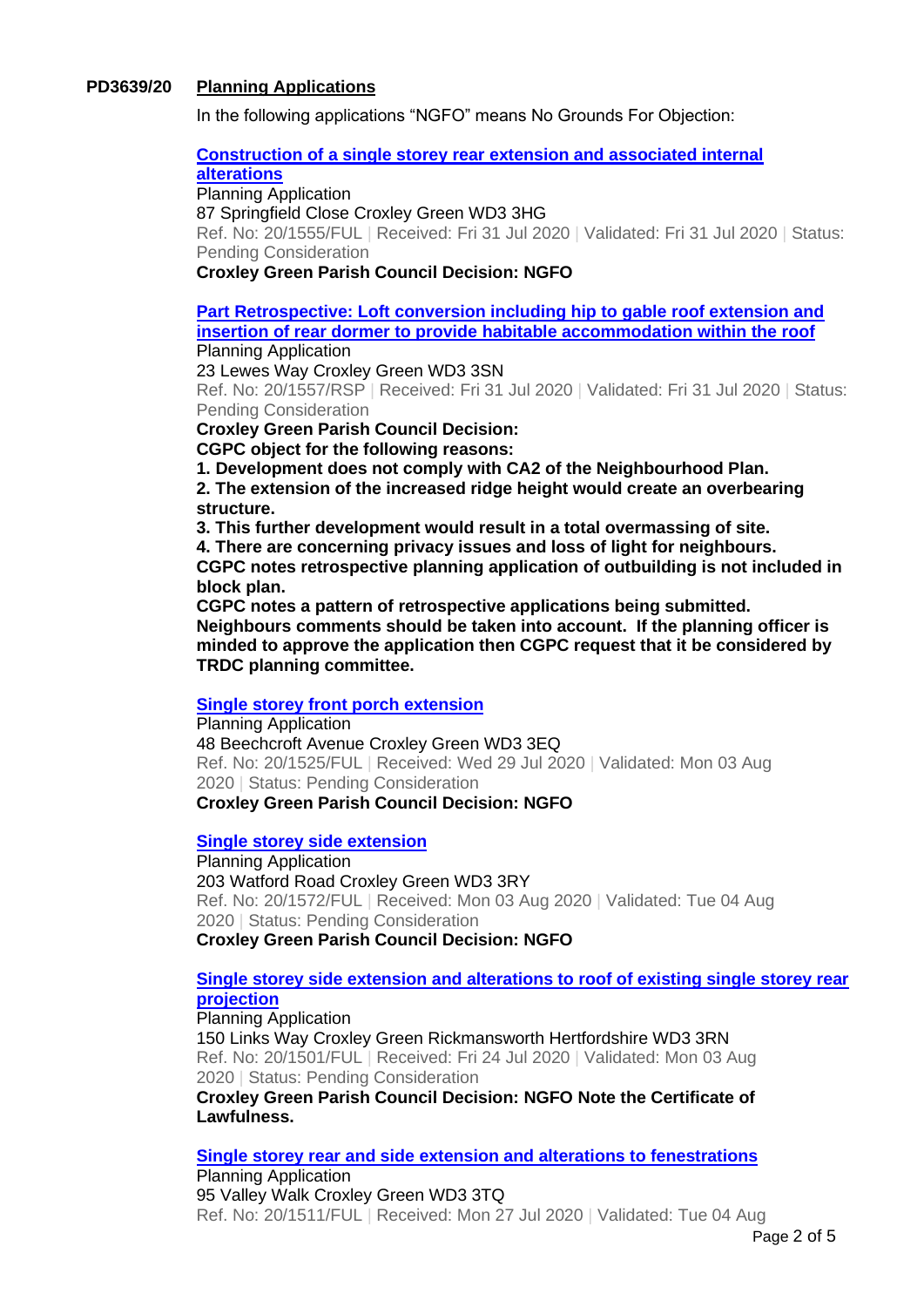2020 | Status: Pending Consideration **Croxley Green Parish Council Decision: NGFO materials should match existing.**

#### **[Replacement of five windows and front door to front elevation](https://www3.threerivers.gov.uk/online-applications/applicationDetails.do?activeTab=summary&keyVal=QEKWYMQFK0H00&prevPage=inTray)**

Planning Application 14 Dickinson Square Croxley Green WD3 3HA Ref. No: 20/1592/FUL | Received: Wed 05 Aug 2020 | Validated: Thu 06 Aug 2020 | Status: Pending Consideration

**Croxley Green Parish Council Decision: NGFO subject to the Conservation Officers' opinion on the suitability of the windows and exterior colour of door given the property is in the Conservation Area.**

**[Single storey front, side and rear extensions](https://www3.threerivers.gov.uk/online-applications/applicationDetails.do?activeTab=summary&keyVal=QEMRM8QFK0Y00&prevPage=inTray)**

Planning Application 77 Springfield Close Croxley Green WD3 3HG Ref. No: 20/1601/FUL | Received: Thu 06 Aug 2020 | Validated: Fri 07 Aug 2020 | Status: Pending Consideration

**Croxley Green Parish Council Decision: NGFO. Materials should match existing. Neighbours comments should be taken into account. The committee the Certificate of Lawfulness.**

### **PD3640/20 Recent Decisions by Three Rivers District Council**

#### **Approved**

| <b>Application:</b>    | Two storey side extension, single storey side and rear<br>extensions, loft conversion including formation of a crown<br>roof and construction of front, rear and side dormer<br>windows and raised patio to rear |
|------------------------|------------------------------------------------------------------------------------------------------------------------------------------------------------------------------------------------------------------|
| <b>Address:</b>        | 9 Green Lane Croxley Green WD3 3HR                                                                                                                                                                               |
| <b>Application No:</b> | 20/0836/FUL                                                                                                                                                                                                      |
| <b>CGPC Decision</b>   | <b>NGFO</b>                                                                                                                                                                                                      |
| <b>TRDC Decision</b>   | Approved                                                                                                                                                                                                         |
| <b>Application:</b>    | Single storey front, side and rear extension, two storey<br>side extension, rear dormer and front rooflights                                                                                                     |
| <b>Address:</b>        | 51 Kenilworth Drive Croxley Green Rickmansworth<br>Hertfordshire WD3 3NN                                                                                                                                         |
| <b>Application No:</b> | 20/1065/FUL                                                                                                                                                                                                      |
| <b>CGPC Decision</b>   | NGFO materials should match existing.                                                                                                                                                                            |
| <b>TRDC Decision</b>   | Approved                                                                                                                                                                                                         |
| <b>Application:</b>    | Part Retrospective: Conversion of garage into habitable<br>accommodation with associated alterations and single<br>storey rear extension with patio                                                              |
| <b>Address:</b>        | 2 Pevensey Way Croxley Green Rickmansworth<br>Hertfordshire WD3 3FX                                                                                                                                              |
| <b>Application No:</b> | 20/1105/FUL                                                                                                                                                                                                      |
| <b>CGPC Decision</b>   | NGFO subject to materials matching existing.                                                                                                                                                                     |
| <b>TRDC Decision</b>   | Approved                                                                                                                                                                                                         |
| <b>Application:</b>    | Construction of a garden outbuilding                                                                                                                                                                             |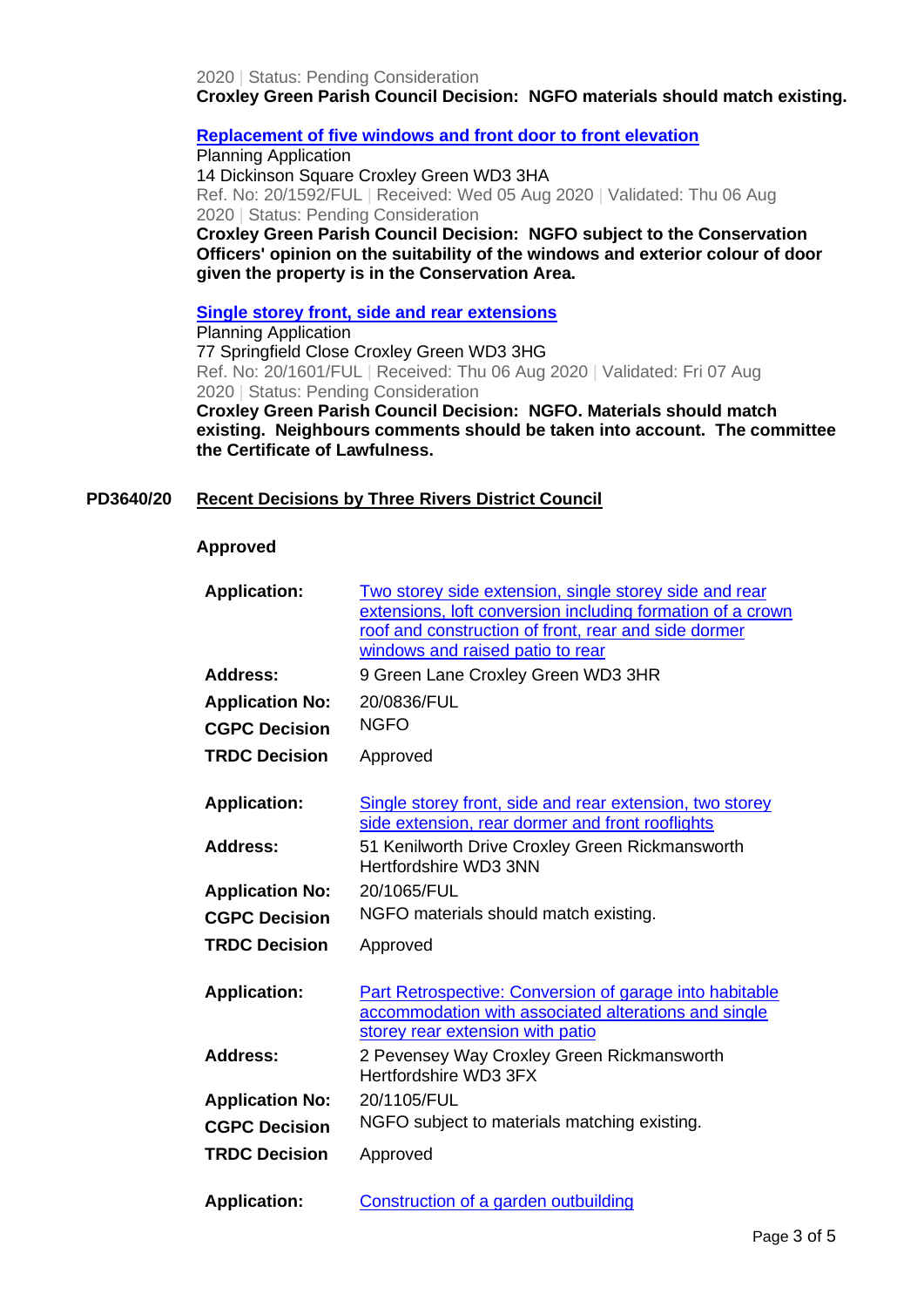| <b>Address:</b>        | 48 Kenilworth Drive Croxley Green WD3 3NW                                                                                                         |
|------------------------|---------------------------------------------------------------------------------------------------------------------------------------------------|
| <b>Application No:</b> | 20/1194/FUL                                                                                                                                       |
| <b>CGPC Decision</b>   | CGPC object to the scale and height of the outbuilding, but<br>do not request it be called into Committee if the officer is<br>minded to approve. |
| <b>TRDC Decision</b>   | Approved                                                                                                                                          |
| <b>Application:</b>    | Construction of raised terrace to rear                                                                                                            |
| <b>Address:</b>        | 51 Beechcroft Avenue Croxley Green WD3 3EG                                                                                                        |
| <b>Application No:</b> | 20/1175/FUL                                                                                                                                       |
| <b>CGPC Decision</b>   | NGFO any neighbours' comments should be taken into<br>account                                                                                     |
| <b>TRDC Decision</b>   | Approved                                                                                                                                          |
| <b>Application:</b>    | <b>Single storey rear extension</b>                                                                                                               |
| <b>Address:</b>        | 4 Pevensey Way Croxley Green WD3 3FX                                                                                                              |
| <b>Application No:</b> | 20/1188/FUL                                                                                                                                       |
| <b>CGPC Decision</b>   | NGFO subject to the roof details being agreed with TRDC                                                                                           |
| <b>TRDC Decision</b>   | Approved                                                                                                                                          |
|                        |                                                                                                                                                   |

# **Refused**

| <b>Application:</b>    | Replacement of timber windows and door to front with<br>UPVC windows and door.                                                                                         |
|------------------------|------------------------------------------------------------------------------------------------------------------------------------------------------------------------|
| <b>Address:</b>        | 35 Dickinson Square Croxley Green Rickmansworth<br>Hertfordshire WD3 3ET                                                                                               |
| <b>Application No:</b> | 20/1053/FUL                                                                                                                                                            |
| <b>CGPC Decision</b>   | NGFO subject to the Conservation Officers' opinion on the<br>suitability of the windows and exterior colour of door given<br>the property is in the Conservation Area. |
| <b>TRDC Decision</b>   | Refused                                                                                                                                                                |

# **Withdrawn**

| <b>Application:</b>    | Listed Building Consent: Demolition of existing extension                           |
|------------------------|-------------------------------------------------------------------------------------|
|                        | and outbuildings and construction of two storey side                                |
|                        | extension, single storey front and rear extensions, changes                         |
|                        | to roof form and construction of replacement outbuildings                           |
| <b>Address:</b>        | The Windmill 34 Windmill Drive Croxley Green<br>Rickmansworth Hertfordshire WD3 3FD |
| <b>Application No:</b> | 20/1158/LBC                                                                         |
| <b>CGPC Decision</b>   | CGPC noted the application for Listed Building Consent                              |
| <b>TRDC Decision</b>   | Withdrawn on 10/08/2020                                                             |
|                        |                                                                                     |

| <b>Application:</b> | Demolition of existing extension and outbuildings and    |
|---------------------|----------------------------------------------------------|
|                     | construction of two storey side extension, single storey |
|                     | front and rear extensions, changes to roof form and      |
|                     | construction of replacement outbuildings                 |